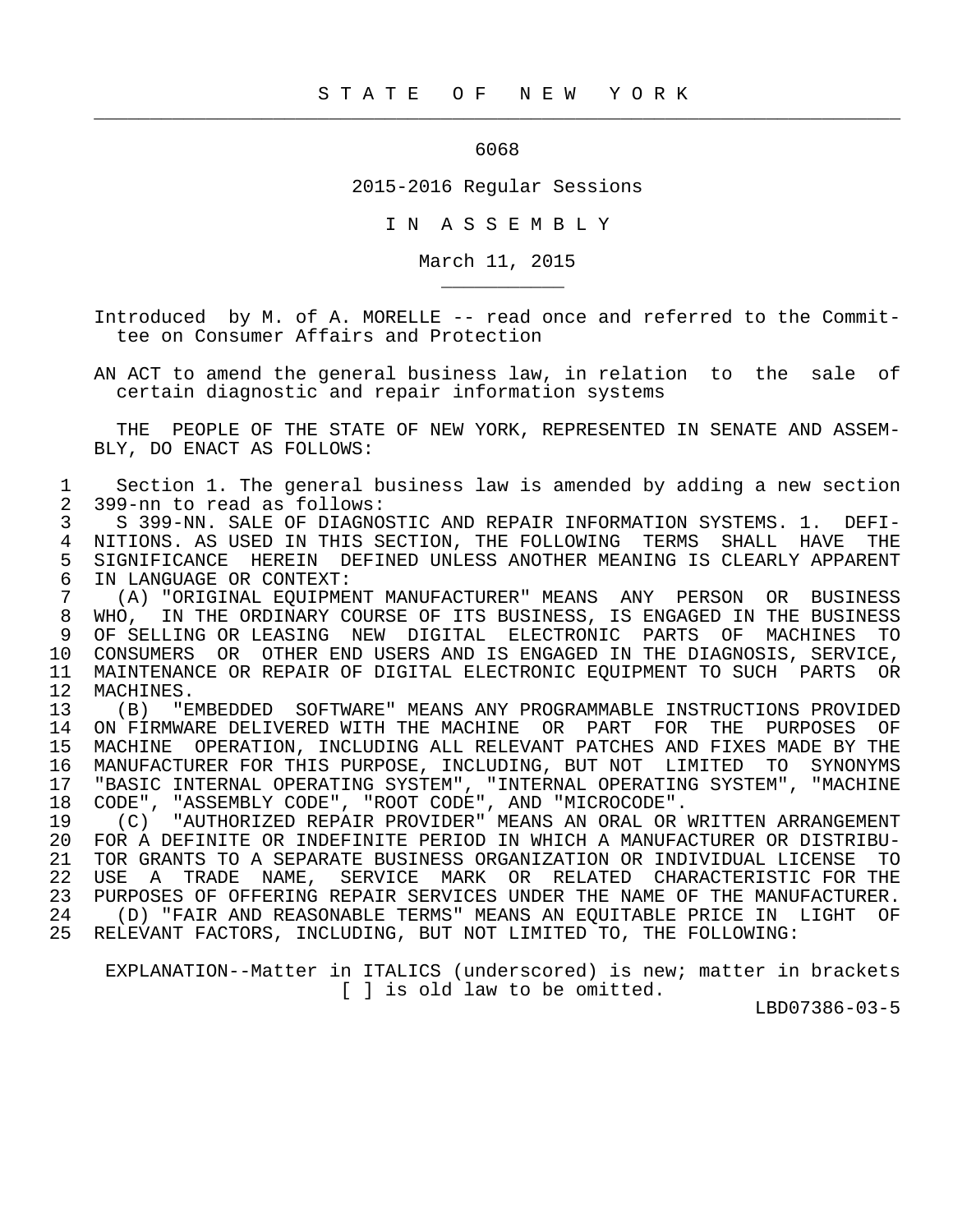1 (I) THE NET COST TO THE AUTHORIZED REPAIR ORGANIZATIONS FOR SIMILAR 2 INFORMATION OBTAINED FROM MANUFACTURERS, LESS ANY DISCOUNTS, REBATES, OR<br>3 OTHER INCENTIVE PROGRAMS; OTHER INCENTIVE PROGRAMS; 4 (II) THE COST TO THE MANUFACTURER FOR PREPARING AND DISTRIBUTING THE 5 INFORMATION, EXCLUDING ANY RESEARCH AND DEVELOPMENT COSTS INCURRED IN<br>6 DESIGNING AND IMPLEMENTING, UPGRADING OR ALTERING THE PRODUCT, BUT 6 DESIGNING AND IMPLEMENTING, UPGRADING OR ALTERING THE PRODUCT, BUT<br>7 INCLUDING AMORTIZED CAPITAL COSTS FOR THE PREPARATION AND DISTRIBUTION 7 INCLUDING AMORTIZED CAPITAL COSTS FOR THE PREPARATION AND DISTRIBUTION 8 OF THE INFORMATION; 9 (III) THE PRICE CHARGED BY OTHER MANUFACTURERS FOR SIMILAR INFORMA-<br>10 TION; 10 TION;<br>11 (IV) 11 (IV) THE PRICE CHARGED BY MANUFACTURERS FOR SIMILAR INFORMATION PRIOR<br>12 TO THE LAUNCH OF MANUFACTURER WEB SITES; 12 TO THE LAUNCH OF MANUFACTURER WEB SITES;<br>13 (V) THE ABILITY OF AFTERMARKET TE 13 (V) THE ABILITY OF AFTERMARKET TECHNICIANS OR SHOPS TO AFFORD THE 14 INFORMATION: INFORMATION; 15 (VI) THE MEANS BY WHICH THE INFORMATION IS DISTRIBUTED;<br>16 (VII) THE EXTENT TO WHICH THE INFORMATION IS USED, WHIC 16 (VII) THE EXTENT TO WHICH THE INFORMATION IS USED, WHICH INCLUDES THE 17 NUMBER OF USERS. AND FREOUENCY. DURATION. AND VOLUME OF USE; AND 17 NUMBER OF USERS, AND FREQUENCY, DURATION, AND VOLUME OF USE; AND 18 (VIII) INFLATION. 18 (VIII) INFLATION.<br>19 (E) "DATA SECURI 19 (E) "DATA SECURITY FEATURE" MEANS ANY FEATURE OF AN ELECTRONIC DEVICE<br>20 DESIGNED FOR THE SOLE PURPOSE OF PREVENTING THE USE OF AN ELECTRONIC 20 DESIGNED FOR THE SOLE PURPOSE OF PREVENTING THE USE OF AN ELECTRONIC<br>21 DEVICE IN WHICH IT IS INSTALLED FROM STARTING WITHOUT THE CORRECT ACTI-21 DEVICE IN WHICH IT IS INSTALLED FROM STARTING WITHOUT THE CORRECT ACTI-<br>22 VATION OR AUTHORIZATION CODE. 22 VATION OR AUTHORIZATION CODE.<br>23 (F) "DOCUMENTATION" MEANS A 23 (F) "DOCUMENTATION" MEANS ANY MANUALS, DIAGRAMS, REPORTING OUTPUT, OR 24 SERVICE CODE DESCRIPTIONS PROVIDED TO THE AUTHORIZED REPAIR PROVIDER FOR<br>25 THE PURPOSES OF EFFECTING REPAIR. THE PURPOSES OF EFFECTING REPAIR. 26 (G) "SERVICE PARTS" MEANS ANY REPLACEMENT PARTS, EITHER NEW OR USED, 27 MADE AVAILABLE BY THE MANUFACTURER TO THE AUTHORIZED REPAIR PROVIDER FOR<br>28 THE PURPOSES OF EFFECTING REPAIR. 28 THE PURPOSES OF EFFECTING REPAIR.<br>29 (H) "INDEPENDENT REPAIR PROVIDE! 29 (H) "INDEPENDENT REPAIR PROVIDER" MEANS A PERSON OR BUSINESS OPERATING<br>30 IN THE STATE OF NEW YORK THAT IS NOT AFFILIATED WITH A MANUFACTURER OR IN THE STATE OF NEW YORK THAT IS NOT AFFILIATED WITH A MANUFACTURER OR 31 MANUFACTURER'S AUTHORIZED REPAIR PROVIDER, WHICH IS ENGAGED IN THE DIAG-<br>32 NOSIS, SERVICE, MAINTENANCE OR REPAIR OF DIGITAL ELECTRONIC EOUIPMENT; 32 NOSIS, SERVICE, MAINTENANCE OR REPAIR OF DIGITAL ELECTRONIC EQUIPMENT;<br>33 PROVIDED, HOWEVER, THAT, FOR THE PURPOSES OF THIS SECTION, A MANUFACTUR-33 PROVIDED, HOWEVER, THAT, FOR THE PURPOSES OF THIS SECTION, A MANUFACTUR-<br>34 ER SHALL BE CONSIDERED AN INDEPENDENT REPAIR PROVIDER FOR THE PURPOSES 34 ER SHALL BE CONSIDERED AN INDEPENDENT REPAIR PROVIDER FOR THE PURPOSES<br>35 OF THOSE INSTANCES WHEN SUCH MANUFACTURER ENGAGES IN THE DIAGNOSIS, 35 OF THOSE INSTANCES WHEN SUCH MANUFACTURER ENGAGES IN THE DIAGNOSIS,<br>36 SERVICE, MAINTENANCE OR REPAIR OF DIGITAL ELECTRONIC EOUIPMENT THAT ARE 36 SERVICE, MAINTENANCE OR REPAIR OF DIGITAL ELECTRONIC EQUIPMENT THAT ARE 37 NOT AFFILIATED WITH THE MANUFACTURER.<br>38 (I) "DIGITAL ELECTRONIC EOUIPMENT" 38 (I) "DIGITAL ELECTRONIC EQUIPMENT" MEANS A PART OR MACHINE ORIGINALLY<br>39 MANUFACTURED FOR DISTRIBUTION AND SALE IN THE UNITED STATES. 39 MANUFACTURED FOR DISTRIBUTION AND SALE IN THE UNITED STATES.<br>40 (J) "OWNER" MEANS A PERSON OR BUSINESS WHO OWNS OR LEASES 40 (J) "OWNER" MEANS A PERSON OR BUSINESS WHO OWNS OR LEASES A DIGITAL<br>41 ELECTRONIC PRODUCT PURCHASED OR USED IN THE STATE OF NEW YORK 41 ELECTRONIC PRODUCT PURCHASED OR USED IN THE STATE OF NEW YORK.<br>42 (K) "REMOTE DIAGNOSTICS" MEANS ANY REMOTE DATA TRANSFE 42 (K) "REMOTE DIAGNOSTICS" MEANS ANY REMOTE DATA-TRANSFER-FUNCTION<br>43 BETWEEN A DIGITAL ELECTRONIC MACHINE AND THE PROVIDER OF REPAIR-SERVICES 43 BETWEEN A DIGITAL ELECTRONIC MACHINE AND THE PROVIDER OF REPAIR SERVICES<br>44 INCLUDING FOR PURPOSES OF REMOTE DIAGNOSTICS, SETTING CONTROLS, OR 44 INCLUDING FOR PURPOSES OF REMOTE DIAGNOSTICS, SETTING CONTROLS, OR<br>45 LOCATION IDENTIFICATION. LOCATION IDENTIFICATION. 46 (L) "TRADE SECRET" MEANS ANYTHING TANGIBLE OR INTANGIBLE OR ELECTRON- 47 ICALLY STORED OR KEPT WHICH CONSTITUTES, REPRESENTS, EVIDENCES OR 48 RECORDS INTELLECTUAL PROPERTY INCLUDING SECRET OR CONFIDENTIALLY HELD<br>49 DESIGNS, PROCESSES, PROCEDURES, FORMULAS, INVENTIONS OR IMPROVEMENTS, OR 49 DESIGNS, PROCESSES, PROCEDURES, FORMULAS, INVENTIONS OR IMPROVEMENTS, OR<br>50 SECRET OR CONFIDENTIALLY HELD SCIENTIFIC, TECHNICAL, MERCHANDISING, SECRET OR CONFIDENTIALLY HELD SCIENTIFIC, TECHNICAL, MERCHANDISING, 51 PRODUCTION, FINANCIAL, BUSINESS OR MANAGEMENT INFORMATION, OR ANYTHING 52 WITHIN THE DEFINITION OF PARAGRAPH THREE OF SECTION 1839 OF TITLE EIGH- 53 TEEN OF THE UNITED STATES CODE.<br>54 (M) "MOTOR VEHICLE" MEANS AN 54 (M) "MOTOR VEHICLE" MEANS ANY VEHICLE THAT IS DESIGNED FOR TRANSPORT-<br>55 ING PERSONS OR PROPERTY ON A STREET OR HIGHWAY AND THAT IS CERTIFIED BY ING PERSONS OR PROPERTY ON A STREET OR HIGHWAY AND THAT IS CERTIFIED BY 56 THE MANUFACTURER UNDER ALL APPLICABLE FEDERAL SAFETY AND EMISSIONS STAN-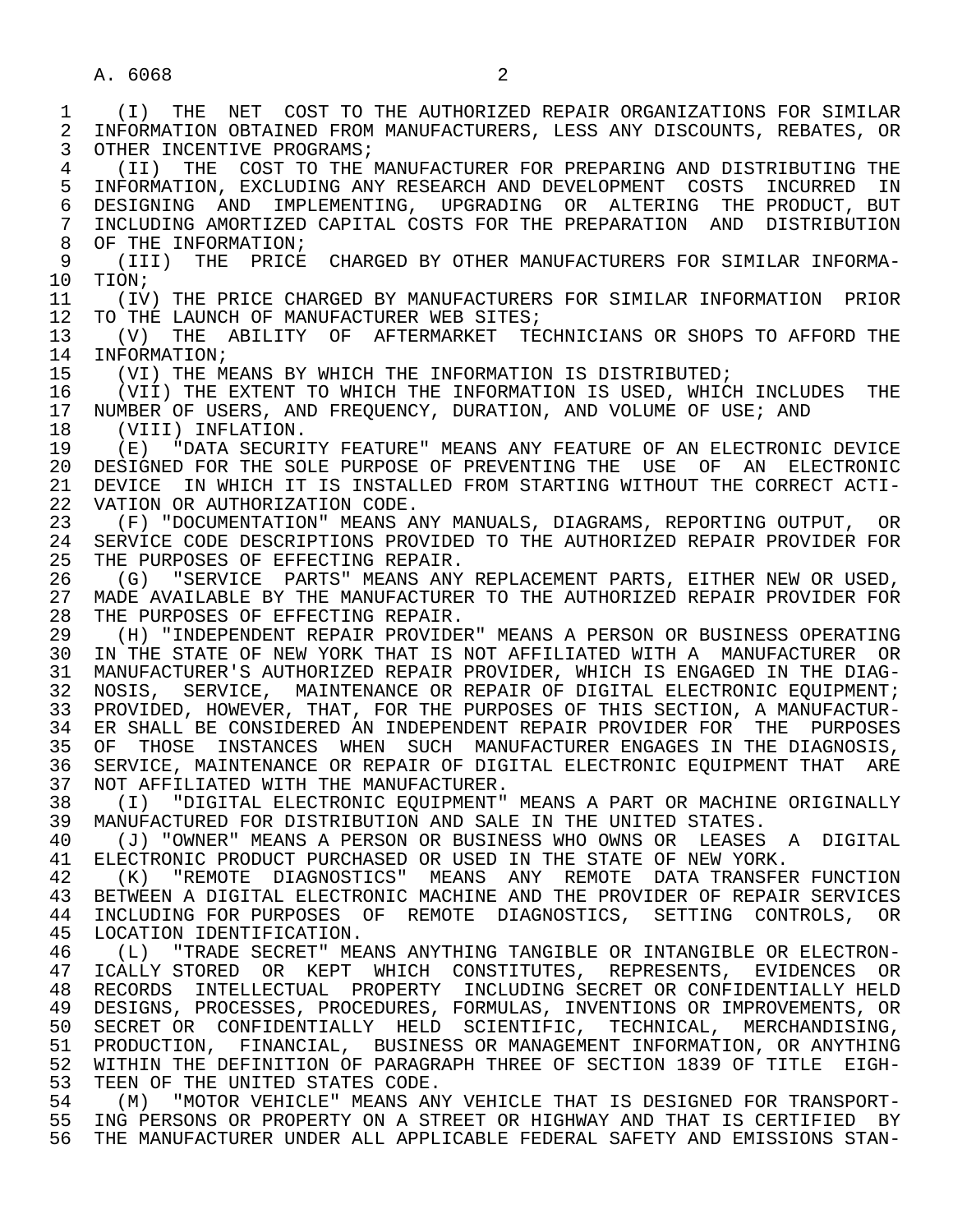1 DARDS AND REQUIREMENTS FOR DISTRIBUTION AND SALE IN THE UNITED STATES,<br>2 BUT EXCLUDING (I) A MOTORCYCLE; (II) A VEHICLE WITH A GROSS VEHICLE 2 BUT EXCLUDING (I) A MOTORCYCLE; (II) A VEHICLE WITH A GROSS VEHICLE<br>3 WEIGHT OVER 14.000 POUNDS; OR (III) A RECREATIONAL VEHICLE OR AN AUTO WEIGHT OVER 14,000 POUNDS; OR (III) A RECREATIONAL VEHICLE OR AN AUTO 4 HOME EQUIPPED FOR HABITATION.<br>5 (N) "MOTOR VEHICLE MANUFAC

5 (N) "MOTOR VEHICLE MANUFACTURER" MEANS ANY PERSON OR BUSINESS ENGAGED<br>6 IN THE BUSINESS OF MANUFACTURING OR ASSEMBLING NEW MOTOR VEHICLES. 6 IN THE BUSINESS OF MANUFACTURING OR ASSEMBLING NEW MOTOR VEHICLES.<br>7 (O) "MOTOR VEHICLE DEALER" MEANS ANY PERSON OR BUSINESS WHO. II

 7 (O) "MOTOR VEHICLE DEALER" MEANS ANY PERSON OR BUSINESS WHO, IN THE 8 ORDINARY COURSE OF ITS BUSINESS, IS ENGAGED IN THE BUSINESS OF SELLING<br>9 OR LEASING NEW MOTOR VEHICLES TO CONSUMERS OR OTHER END USERS PURSUANT 9 OR LEASING NEW MOTOR VEHICLES TO CONSUMERS OR OTHER END USERS PURSUANT 10 TO A FRANCHISE AGREEMENT AND WHO HAS OBTAINED A LICENSE, AS REOUIRED 10 TO A FRANCHISE AGREEMENT AND WHO HAS OBTAINED A LICENSE, AS REQUIRED<br>11 UNDER APPLICABLE LAW, AND IS ENGAGED IN THE DIAGNOSIS, SERVICE, MAINTE-11 UNDER APPLICABLE LAW, AND IS ENGAGED IN THE DIAGNOSIS, SERVICE, MAINTE-<br>12 NANCE OR REPAIR OF MOTOR VEHICLES OR MOTOR VEHICLE ENGINES PURSUANT TO 12 NANCE OR REPAIR OF MOTOR VEHICLES OR MOTOR VEHICLE ENGINES PURSUANT TO 13 SAID FRANCHISE AGREEMENT. 13 SAID FRANCHISE AGREEMENT.<br>14 2. (A) MANUFACTURERS OF

2. (A) MANUFACTURERS OF DIGITAL ELECTRONIC PARTS AND MACHINES SOLD OR 15 USED IN THE STATE OF NEW YORK SHALL: I. MAKE AVAILABLE FOR PURCHASE BY<br>16 INDEPENDENT REPAIR FACILITIES OR OTHER OWNERS OF PRODUCTS MANUFACTURED 16 INDEPENDENT REPAIR FACILITIES OR OTHER OWNERS OF PRODUCTS MANUFACTURED<br>17 BY SUCH MANUFACTURER DIAGNOSTIC AND REPAIR INFORMATION, INCLUDING REPAIR 17 BY SUCH MANUFACTURER DIAGNOSTIC AND REPAIR INFORMATION, INCLUDING REPAIR<br>18 TECHNICAL UPDATES, UPDATES AND CORRECTIONS TO FIRMWARE, AND RELATED 18 TECHNICAL UPDATES, UPDATES AND CORRECTIONS TO FIRMWARE, AND RELATED<br>19 DOCUMENTATION, IN THE SAME MANNER SUCH MANUFACTURER MAKES AVAILABLE TO 19 DOCUMENTATION, IN THE SAME MANNER SUCH MANUFACTURER MAKES AVAILABLE TO<br>20 ITS AUTHORIZED REPAIR CHANNEL, EACH MANUFACTURER SHALL PROVIDE ACCESS TO 20 ITS AUTHORIZED REPAIR CHANNEL. EACH MANUFACTURER SHALL PROVIDE ACCESS TO<br>21 SUCH MANUFACTURER'S DIAGNOSTIC AND REPAIR INFORMATION SYSTEM FOR 21 SUCH MANUFACTURER'S DIAGNOSTIC AND REPAIR INFORMATION SYSTEM FOR<br>22 PURCHASE\_BY\_OWNERS\_AND INDEPENDENT REPAIR FACILITIES UPON FAIR AND 22 PURCHASE BY OWNERS AND INDEPENDENT REPAIR FACILITIES UPON FAIR AND<br>23 REASONABLE TERMS; AND REASONABLE TERMS; AND

24 II. MAKE AVAILABLE FOR PURCHASE BY THE PRODUCT OWNER, OR THE AUTHOR-<br>25 IZED AGENT OF THE OWNER, SUCH SERVICE PARTS, INCLUSIVE OF ANY UPDATES TO IZED AGENT OF THE OWNER, SUCH SERVICE PARTS, INCLUSIVE OF ANY UPDATES TO 26 THE FIRMWARE OF THE PARTS, FOR PURCHASE UPON FAIR AND REASONABLE TERMS. 27 NOTHING IN THIS SUBDIVISION SHALL REQUIRE THE ORIGINAL EQUIPMENT<br>28 MANUFACTURER TO SELL SERVICE PARTS IF THE SERVICE PARTS ARE NO LONGER 28 MANUFACTURER TO SELL SERVICE PARTS IF THE SERVICE PARTS ARE NO LONGER 29 AVAILABLE TO THE ORIGINAL EQUIPMENT MANUFACTURER OR THE AUTHORIZED 30 REPAIR PROVIDER OF THE ORIGINAL EQUIPMENT MANUFACTURER.<br>31 (B) ANY MANUFACTURER THAT SELLS ANY DIAGNOSTIC. SERN

31 (B) ANY MANUFACTURER THAT SELLS ANY DIAGNOSTIC, SERVICE, OR REPAIR<br>32 INFORMATION TO ANY INDEPENDENT REPAIR PROVIDER OR OTHER THIRD PARTY 32 INFORMATION TO ANY INDEPENDENT REPAIR PROVIDER OR OTHER THIRD PARTY<br>33 PROVIDER IN A FORMAT THAT IS STANDARDIZED WITH OTHER MANUFACTURERS, AND 33 PROVIDER IN A FORMAT THAT IS STANDARDIZED WITH OTHER MANUFACTURERS, AND 34 ON TERMS AND CONDITIONS MORE FAVORABLE THAN THE MANNER AND THE TERMS AND 35 CONDITIONS PURSUANT TO WHICH THE AUTHORIZED REPAIR PROVIDER OBTAINS THE 35 CONDITIONS PURSUANT TO WHICH THE AUTHORIZED REPAIR PROVIDER OBTAINS THE 36 SAME DIAGNOSTIC. SERVICE OR REPAIR INFORMATION. SHALL BE PROHIBITED FROM 36 SAME DIAGNOSTIC, SERVICE OR REPAIR INFORMATION, SHALL BE PROHIBITED FROM 37 REQUIRING ANY AUTHORIZED REPAIR PROVIDER TO CONTINUE PURCHASING DIAGNOS-<br>38 TIC, SERVICE, OR REPAIR INFORMATION IN A PROPRIETARY FORMAT, UNLESS SUCH 38 TIC, SERVICE, OR REPAIR INFORMATION IN A PROPRIETARY FORMAT, UNLESS SUCH<br>39 PROPRIETARY FORMAT INCLUDES DIAGNOSTIC, SERVICE, OR REPAIR OPERATIONS 39 PROPRIETARY FORMAT INCLUDES DIAGNOSTIC, SERVICE, OR REPAIR OPERATIONS<br>40 INFORMATION OR FUNCTIONALITY THAT IS NOT AVAILABLE IN SUCH STANDARDIZED 40 INFORMATION OR FUNCTIONALITY THAT IS NOT AVAILABLE IN SUCH STANDARDIZED<br>41 FORMAT

41 FORMAT.<br>42 (C) E 42 (C) EACH MANUFACTURER OF DIGITAL ELECTRONIC PRODUCTS SOLD OR USED IN 43 THE STATE OF NEW YORK SHALL, MAKE AVAILABLE FOR PIIRCHASE BY OWNERS AND 43 THE STATE OF NEW YORK SHALL MAKE AVAILABLE FOR PURCHASE BY OWNERS AND<br>44 INDEPENDENT REPAIR FACILITIES ALL DIAGNOSTIC REPAIR TOOLS INCORPORATING 44 INDEPENDENT REPAIR FACILITIES ALL DIAGNOSTIC REPAIR TOOLS INCORPORATING<br>45 THE SAME DIAGNOSTIC, REPAIR AND REMOTE COMMUNICATIONS CAPABILITIES THAT THE SAME DIAGNOSTIC, REPAIR AND REMOTE COMMUNICATIONS CAPABILITIES THAT 46 SUCH MANUFACTURER MAKES AVAILABLE TO ITS OWN REPAIR OR ENGINEERING STAFF<br>47 OR ANY AUTHORIZED REPAIR CHANNELS, EACH MANUFACTURER SHALL OFFER SUCH 47 OR ANY AUTHORIZED REPAIR CHANNELS. EACH MANUFACTURER SHALL OFFER SUCH<br>48 TOOLS FOR SALE TO OWNERS AND TO INDEPENDENT REPAIR FACILITIES UPON FAIR 48 TOOLS FOR SALE TO OWNERS AND TO INDEPENDENT REPAIR FACILITIES UPON FAIR 49 AND REASONABLE TERMS. 49 AND REASONABLE TERMS.<br>50 EACH MANUFACTURER

50 EACH MANUFACTURER THAT PROVIDES DIAGNOSTIC REPAIR INFORMATION TO<br>51 AFTERMARKET TOOL, DIAGNOSTICS, OR THIRD PARTY SERVICE INFORMATION PUBLI- 51 AFTERMARKET TOOL, DIAGNOSTICS, OR THIRD PARTY SERVICE INFORMATION PUBLI- 52 CATIONS AND SYSTEMS SHALL HAVE FULLY SATISFIED ITS OBLIGATIONS UNDER<br>53 THIS SECTION AND THEREAFTER NOT BE RESPONSIBLE FOR THE CONTENT AND FUNC-THIS SECTION AND THEREAFTER NOT BE RESPONSIBLE FOR THE CONTENT AND FUNC- 54 TIONALITY OF AFTERMARKET DIAGNOSTIC TOOLS OR SERVICE INFORMATION 55 SYSTEMS.